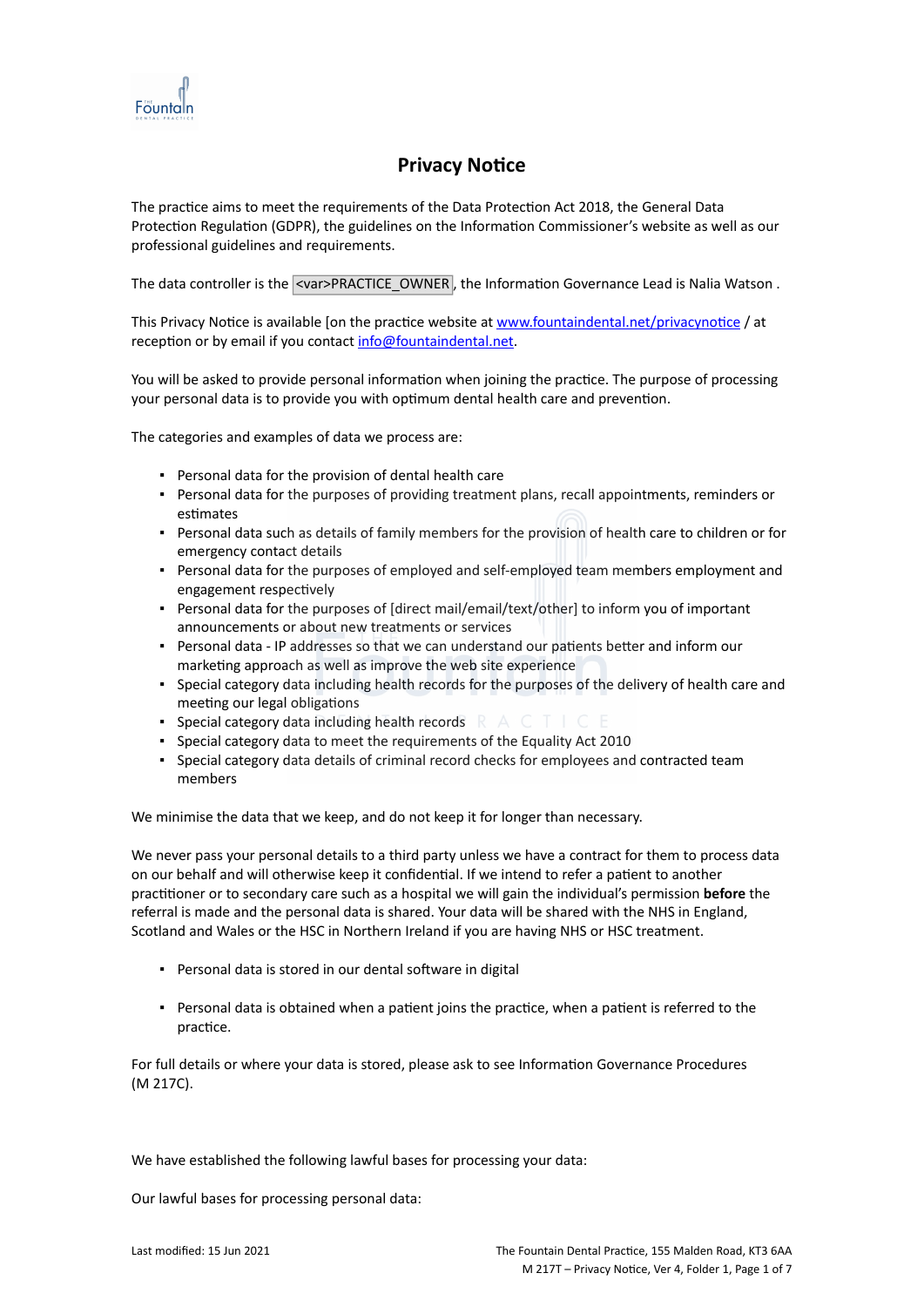

- The legitimate interests of the dental practice
- Processing is necessary for the performance of a contract with the data subject or to take steps to enter into a contract
- Consent of the data subject
- To comply with our legal obligations

Our lawful bases for processing special category data:

- Processing is necessary for health care purposes
- Processing necessary for identifying or keeping under review the existence or absence of equality of opportunity or treatment between groups of people with the view to enabling such equality to be promoted or maintained
- We obtain consent of the data subject to process criminal record checks

The reasons we process the data include:

- To maintain your contemporaneous clinical records
- To provide you with dental treatment, prevention and oral health advice
- To carry out financial transactions with you
- To send your personal data to the General Dental Council or other authority as required by law
- To communicate with you as and when required including appointment reminders, treatment plans, estimates and other communications about your treatment or the practice
- To communicate with your next of kin in an emergency
- If a parent or carer to communicate with you about the person you parent or care for
- To refer you to other dentists or doctors and health professionals as required
- To obtain criminal record disclosures for team members
- For debt recovery
- To continually improve the care and service you receive from us

The personal data we process includes:  $T A L P R A C T C E$ 

Your name, address, gender, date of birth, NHS number, medical history, dental history, family medical history, family contact details, marital status financial details for processing payment, your doctor's details and details of treatment at the practice. We may process more sensitive special category data including ethnicity, race, religion, or sexual orientation so that we can meet our obligations under the Equality Act 2010, or for example to modify treatment to suit your religion.

The retention period for special data in patient records is a minimum of 10 years and may be longer for complex records or to meet our legal requirements. The retention periods for other personal data is 2 years after it was last processed. Details of retention periods are available in the Record Retention (M 215) procedure available from the practice.

We obtain your personal details when you enquire about our care and service, when you join the practice, when you subscribe to our newsletter or register online, when you complete a registration or medical history form and when another practitioner refers you for treatment at our practice. Occasionally patients are referred to us from other official sources such as NHS clinics or hospitals.

You have the following personal data rights:

- **The right to be informed about the collection and use of your personal data**
- The right of access to have a copy of the data we hold about you. Generally, we will not charge for this service
- The right to rectification to correct the data we have if it is inaccurate or incomplete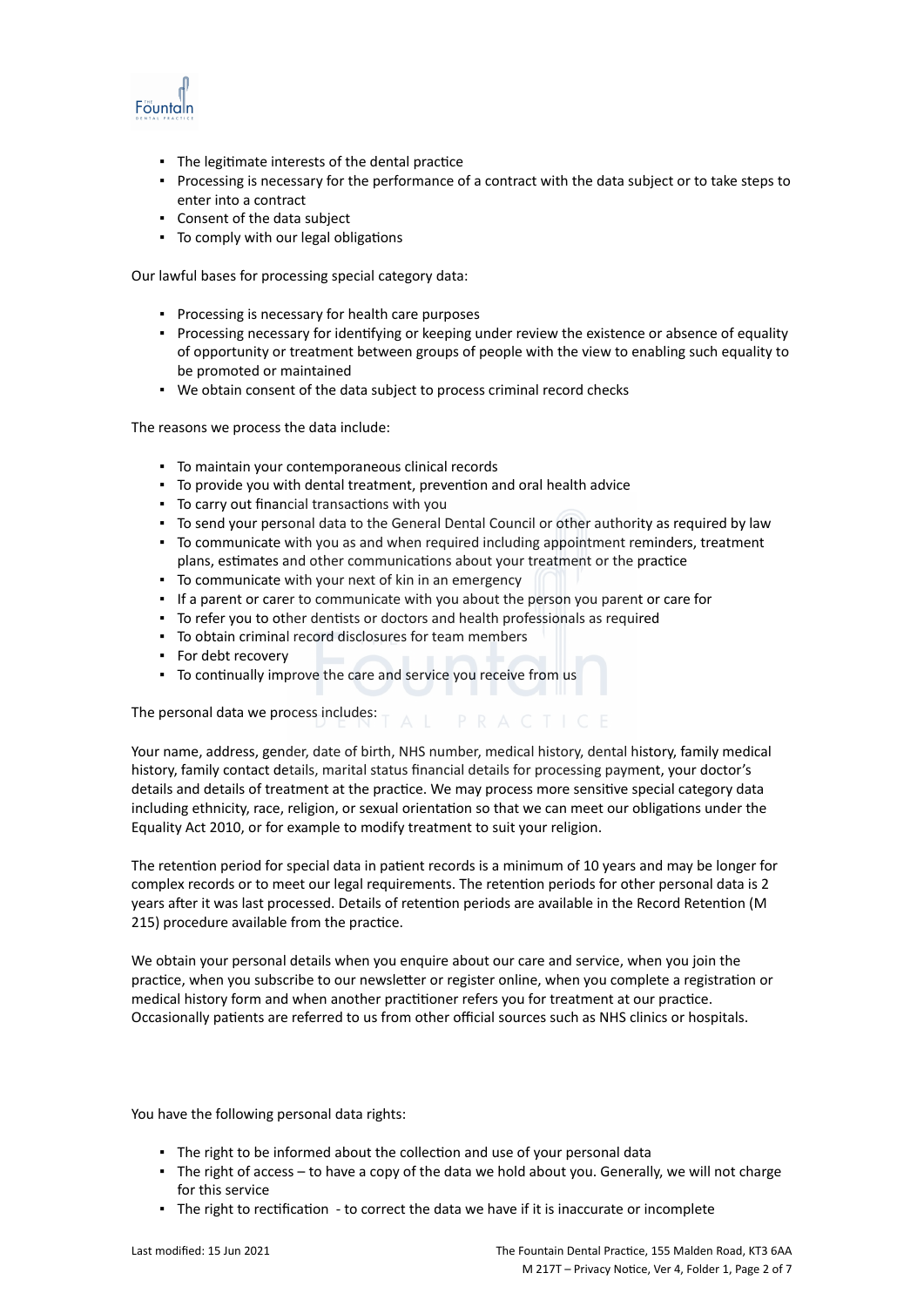

- The right to deletion of your personal data (clinical records must be retained for a certain time period)
- The right to restrict processing of your personal data
- The right to data portability to have your data transferred to someone else
- The right to object to the processing of your personal data
- Rights in relation to automated decision making and profiling

Further details of these rights can be seen in our Information Governance Procedures (M 217C) or at the [Information Commissioner's website](https://ico.org.uk/for-organisations/guide-to-the-general-data-protection-regulation-gdpr/individual-rights/). Here are some practical examples of your rights:

- If you **are** a patient of the practice you have the right to withdraw consent for important notifications, newsletters, surveys or marketing. You can inform us to correct errors in your personal details or withdraw consent from communication methods such as telephone, email or text. You have the right to obtain a free copy of your patient records within one month
- If you are **not** a patient of the practice you have the right to withdraw consent for processing personal data, to have a free copy of it within one month, to correct errors in it or to ask us to delete it. You can also withdraw consent from communication methods such as telephone, email or text

We have carried out a Privacy Impact Assessment in Sensitive Information Map, PIA and Risk Assessment (M 217Q) and you can request a copy from the details below. The details of how we ensure security of personal data is in our Security Risk Assessment (M 217M) and Information Governance Procedures (M 217C).

## **Comments, suggestions and complaints**

Please contact the IG Lead at the practice for a comment, suggestion or a complaint about your data processing at <var>PRACTICE\_EMAIL\_ADDRESS, or 020 8942 2312 or by writing to or visiting the practice at 155 Malden Road, New Malden, Surrey, KT3 6AA . We take complaints very seriously.

If you are unhappy with our response or if you need any advice you should contact the Information Commissioner's Office (ICO). Their telephone number is 0303 123 1113, you can also [chat online with an](https://ico.org.uk/global/contact-us/live-chat/) [advisor.](https://ico.org.uk/global/contact-us/live-chat/) The ICO can investigate your claim and take action against anyone who's misused personal data. You can also visit their website for information on [how to make a data protection complaint.](http://www.ico.org.uk/complaints)

## **Related practice procedures**

You can also use these contact details to request copies of the following practice policies or procedures:

- Data Protection and Information Security Policy (M 233-CNS)
- Sensitive Information Map, PIA and Risk Assessment (M 217Q), Information Governance Procedures (M 217C), Record Retention (M 215)

If you have an enquiry or a request please contact the Information Governance Lead Nalia Watson

The Fountain Dental Practice, 155 Malden Road, New Malden, Surrey, KT3 6AA Email: info@fountaindental.net, Phone: 020 8942 2312.

Thank you.

# **Data Opt-Out Policy (England)**

## **How the NHS and care services use your information**

The Fountain Dental Practice is one of many organisations working in the health and care system to improve care for patients and the public. Whenever you use a health or care service, such as attending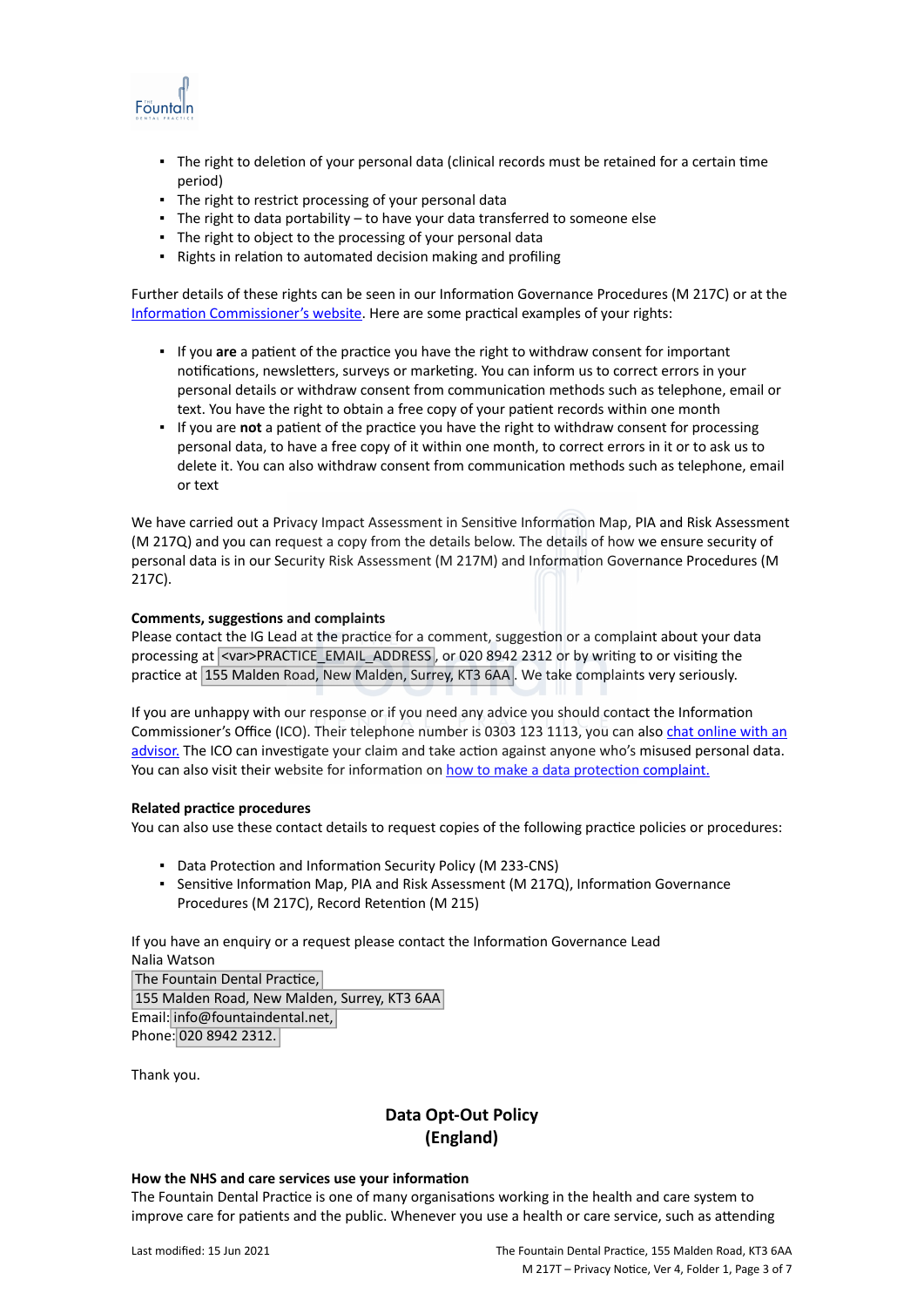

Accident & Emergency or using Community Care services, important information about you is collected in a patient record for that service. Collecting this information helps to ensure you get the best possible care and treatment. The information collected about you when you use these services can also be used and provided to other organisations for purposes beyond your individual care, for instance to help with:

- Improving the quality and standards of care provided
- Research into the development of new treatments
- Preventing illness and diseases
- Monitoring safety
- Planning services

This may only take place when there is a clear legal basis to use this information. All these uses help to provide better health and care for you, your family and future generations. Confidential patient information about your health and care is **only used** like this where allowed by law.

Most of the time, anonymised data is used for research and planning so that you cannot be identified in which case your confidential patient information isn't needed.

You have a choice about whether you want your confidential patient information to be used in this way. If you are happy with this use of information you do not need to do anything. If you do choose to opt out your confidential patient information will still be used to support your individual care. To find out more or to register your choice to opt out, please visit [www.nhs.uk/your-nhs-data-matters](http://www.nhs.uk/your-nhs-data-matters). On this web page you will:

- See what is meant by confidential patient information
- Find examples of when confidential patient information is used for individual care and examples of when it is used for purposes beyond individual care
- Find out more about the benefits of sharing data
- Understand more about who uses the data
- Find out how your data is protected
- Be able to access the system to view, set or change your opt-out setting
- Find the contact telephone number if you want to know any more or to set/change your opt-out by phone
- See the situations where the opt-out will not apply

You can also find out more about how patient information is used at: [https://www.hra.nhs.uk/information-about-patients/](https://www.hra.nhs.uk/information-about-patients/%20) (which covers health and care research); and <https://understandingpatientdata.org.uk/what-you-need-know> (which covers how and why patient information is used, the safeguards and how decisions are made)

You can change your mind about your choice at any time.

Data being used or shared for purposes beyond individual care does not include your data being shared with insurance companies or used for marketing purposes and data would only be used in this way with your specific agreement.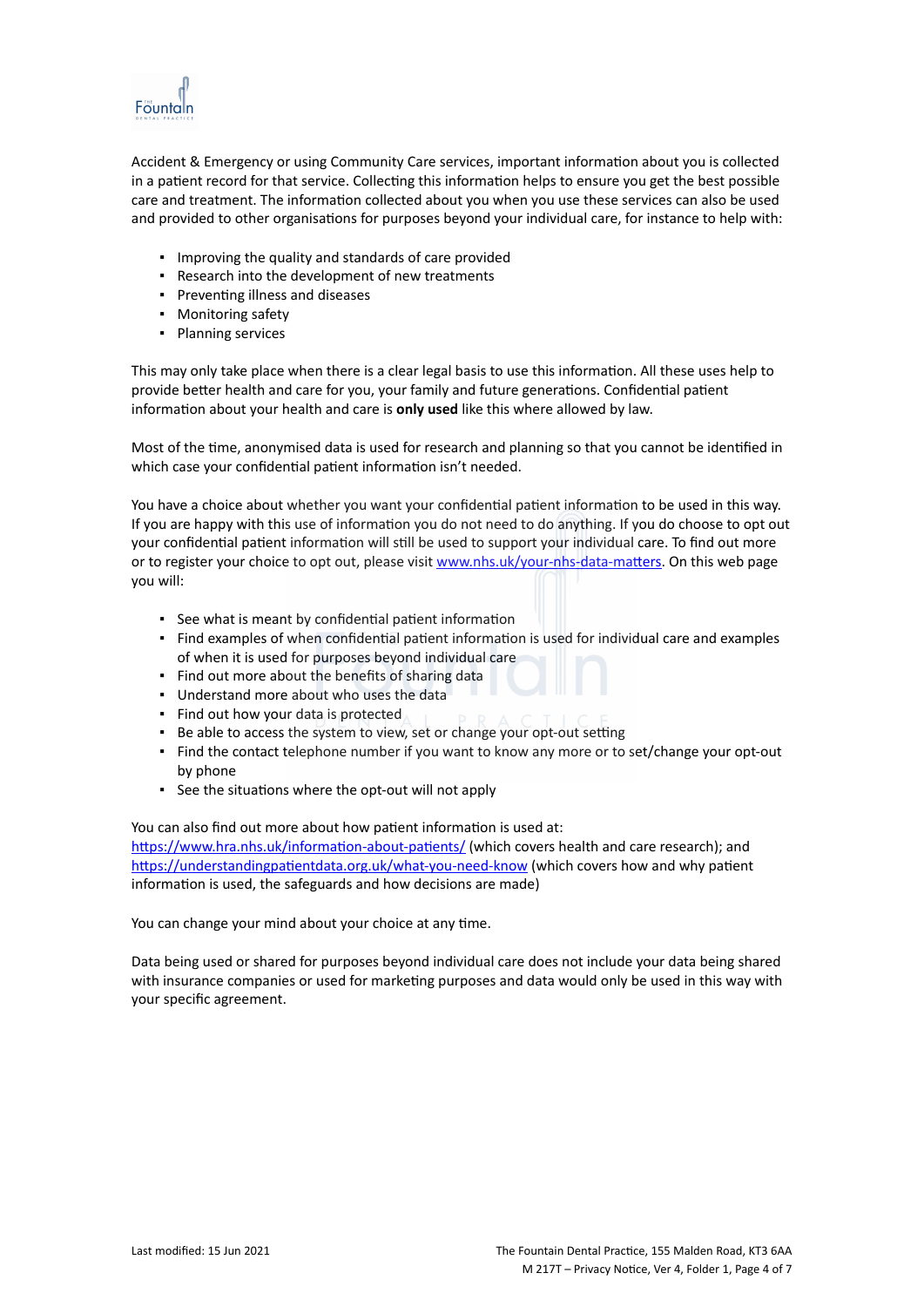

Health and care organisations have until 2020 to put systems and processes in place so they can be compliant with the national data opt-out and apply your choice to any confidential patient information they use or share for purposes beyond your individual care.

Our practice only uses your personal health data to provide individualised care to you and does not disclose your data for any other purposes. The national data opt-out does not apply to our usage of your data and we are compliant with the policy.

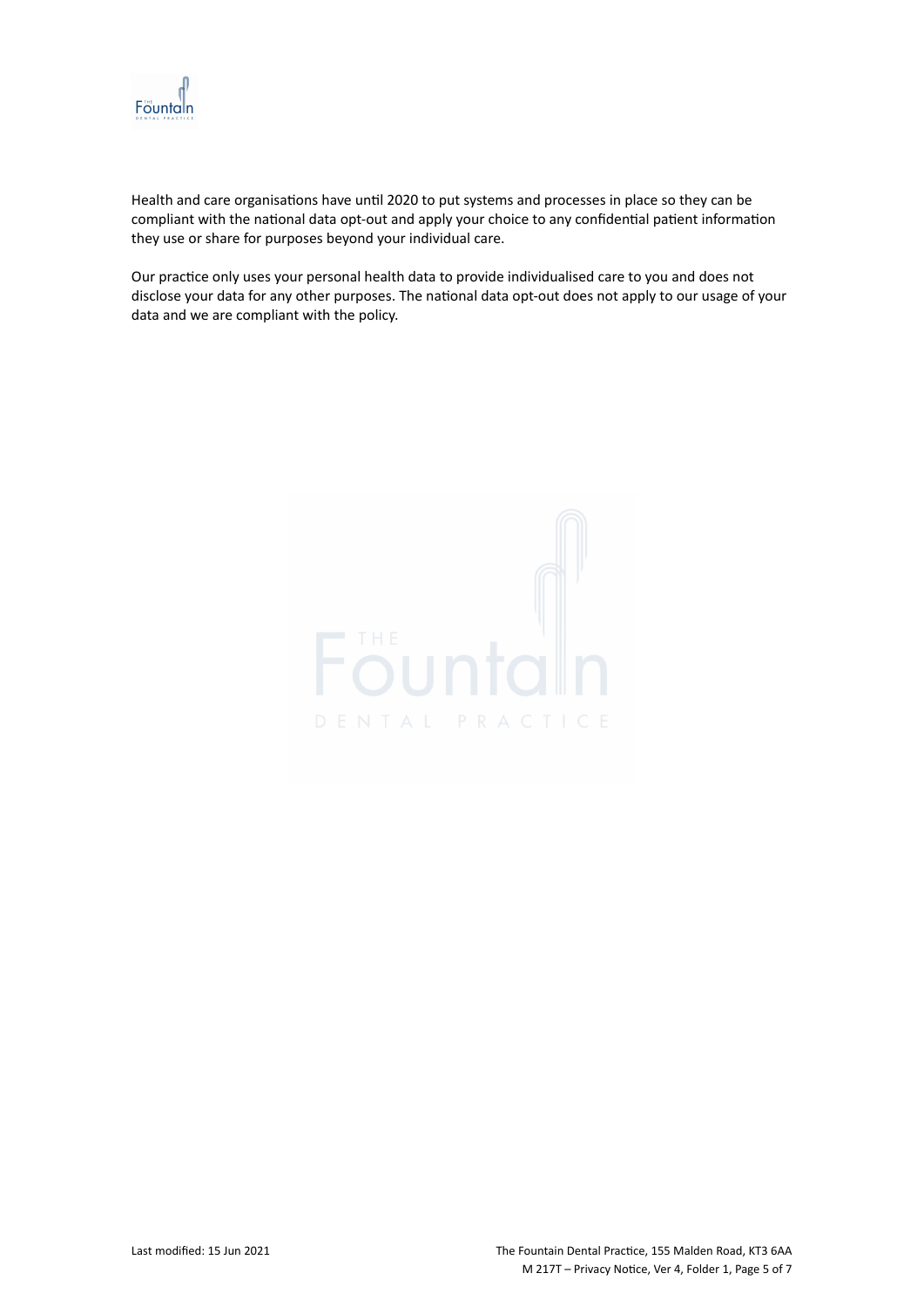

# **Processing of Staff and Candidates' Information**

This section explains how The Fountain Dental Practice processes the information of staff and applicants for job roles within the practice.

#### **What data do we have?**

So that we can provide a safe and professional service, we need to keep certain records about our team members. We may record the following types of data:

- Your basic details and contact information e.g. your name, address, date of birth, National Insurance number and next of kin
- Your financial details e.g. details so that we can pay you, insurance, pension and tax details
- Your training records

We also record the following data which is classified as "special category":

- Health and social care data about you, which might include both your physical and mental health data – we will only collect this if it is necessary for us to know as your employer, e.g. fit notes or in order for you to claim statutory maternity/paternity pay
- We may also, with your permission, record data about your race, ethnic origin, sexual orientation, or religion

As part of your engagement with the practice, you may be required to undergo a Criminal Record Check. This information is not kept for longer than is necessary—usually not more than 6 months following the recruitment decision, unless a dispute is raised or, in exceptional circumstances.

#### **Why do we have this data?**

We require this data so that we can contact you, pay you and make sure you receive the training and support you need to perform your job. By law, we need to have a lawful basis for processing your personal data.

We process your data because:

- We have a legal obligation under UK employment law
- We have a legitimate interest in processing your data for example, for administration of training or learning course or emergency planning etc. These legitimate interests will be customary, or necessary for operational, administrative, HR and recruitment purposes and to otherwise manage employment relationship and interaction between employees
- We are required to provide data to our regulator, CQC, as part of our public interest obligations
- We are required to do so in our performance of another public task
- We process your special category data because It is necessary for us to process requests for sick pay or maternity pay
- If we request your criminal records data it is because we have a legal obligation to do this due to the type of work you do. This is set out in the Data Protection Act 2018 and the Rehabilitation of Offenders Act 1974 (Exceptions) Order 1975
- We may also process your data with your consent. If we need to ask for your permission, we will offer you a clear choice and ask that you confirm to us that you consent. We will also explain clearly to you what we need the data for and how you can withdraw your consent

#### **Where do we collect your data from?**

As your employer we need to receive specific data about you. This is collected from or shared with:

- You or your legal representative(s)
- Third parties for example this could include references from your previous job